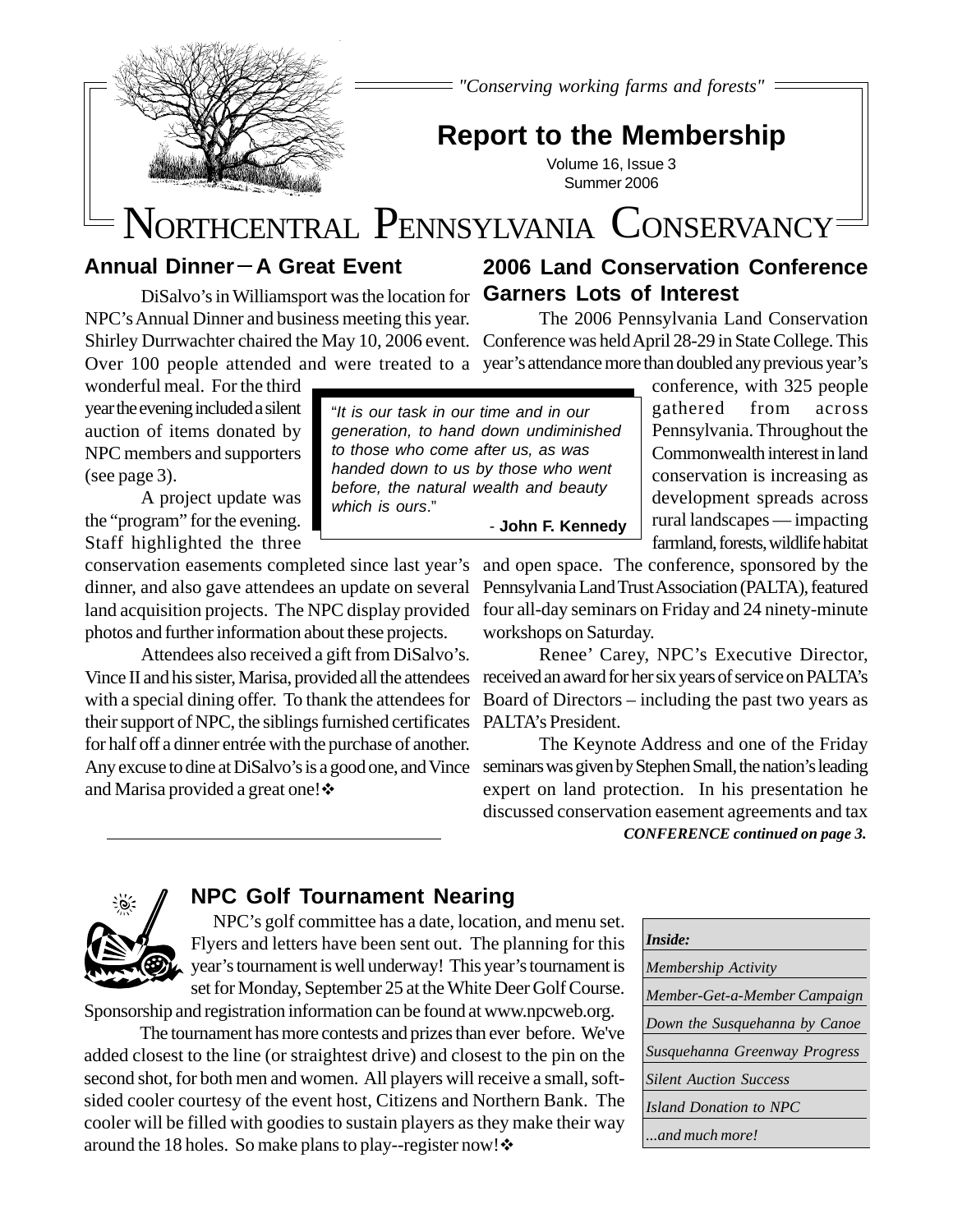# **Membership Activity from 4/1/2006 through 5/31/2006**

## **CORPORATE MEMBERS**

Many thanks to our corporate members for their support of NPC's mission. Please take note of those businesses which have shown they care about the future of our communities with their corporate membership and show YOUR support to them.

### **American Kestrel (\$500- 749)**

Citizens & Northern Bank Girton Manufacturing Co. Lycoming County Conservation District

## **Small Business (\$100- 499)**

Bald Eagle Township Cromaglass Corporation Lamar Advertising Mericle Commercial Real Estate

#### **GENERAL MEMBERS**

**Bobcat (\$1000- 4999)** Joanne Fisher

# **Black Bear (\$500- 999)**

Joseph Cramer Ray & Shelly Mattie Leslie & Adrienne Noelk Alan Viani &

2

Jane Morgenstern

#### **White-tailed Deer (\$250- 499)**

Richard & Susan Sprout Dr. Marshall Welch Whistle Pig Fishing Club

#### **Black Cherry (\$100- 249)**

Andrew Bamford Malcolm Barlow Stephen & Stephanie Budman Thomas & Laurie Burkholder Mr. & Mrs. Richard Confair Doug & Frani Doherty Katherine & Sean Erno Charles A. Grieb, AIA Dr. & Mrs. Michael Gross William & Sarmite Judson Dr. & Mrs. Donald Lundy, Jr. C. Edward S. Mitchell James & Evelyn Reeder Dr. Samuel Rockey W. Bruce Saunders Rich & Alice Trowbridge

Mr. & Mrs. H. W. Wieder Louis Winner, Jr. DDS PA

**Red Oak (\$50- 99)** Peter & Christie Brooks Frederick S. Crafts Andra DeHart-Robbins Bonita E. Hannis Patricia B. Hart Wayne Laubscher Wayne & Connie Livingston William & Susan Martens Steve & Deb Martin T. Jug & Mary Jo McKeever Shawn McLaughlin Honorable Malcolm Muir Michael P. O'Brien Anne Rice & Rick Matukonis Peter & Linda Schultz & Family D. Richard & Shirley Wenner Linda & Dan Wolfe Andrea Young

# **Sugar Maple (\$35- 49)**

Carlos R. Ziegler

Mike & Donna Bastian James L. Berkebile John Eastlake Dr. & Mrs. Ira G. Masemore Bob & Donna McCoy Raymond Nelson & Family Don & Jean O'Brien Tom & Marsha Person & Family

#### **Annual Dinner Donors**

DiSalvo's Gerald Bride Alfred W. Buck Mary Chancellor Joan C. Gingrich

#### **Fishing Creek Project Donations** Columbia County

 Chapter Trout Unlimited Paul W. Duck Hugh & Eileen Richards

Michael J. Piccuta MD David L. Shollenberger Jason Smith John & Carol Wagner Don Witter

#### **White Pine (\$25- 34)**

Mr. & Mrs. William Bailey Bear Hollow Rod & Gun Club Virginia Borek Raymond Chernikovich Stacy Duffield Claire Ecker Terrance W. Englert, Sr. Rev. Andrew France Jim Green David J. Gregg Karl A. Herzog

**Silent Auction Donors** Ron Beach Studio George & Shirley Durrwachter Susan M. Durrwachter Wayne & Connie Livingston Parsons Hot Glass Pine Creek Outfitters

Charles & Helen Schwarz The Terry Wild Studio Tracie Witter Pottery

David Hilley Steven L. Hoover Bill Kraus John A. Leo Gladys E. Lewis Idell Ludwig Michael D. Miller Ed & Tink Reish Becky Sanguedolce Inez L. Van Campen Harold & Beulah Yerk Chris Young

#### **Additional Donations** Beiter's

McCormick Law Firm Textron Lycoming

# **Memorials**

*Art Harrison* Alissa du Bois

*Robert Raemore* George & Shirley **Durrwachter** 

*Helen Sechler* William & Ruth Correll Chris & Sherry Dwyer

*Jack Whiting, Jr.* Alissa du Bois

# *Is NPC in Your Will?*

Remembering NPC in your will can be a way to leave a legacy to future generations. If you will a gift to NPC, please be sure that you have designated your gift to "Northcentral Pennsylvania Conservancy," federal employee id number 23-2606163. There are many organizations that use the word "conservancy", so please include our full name to ensure that your wishes are carried out as you intend.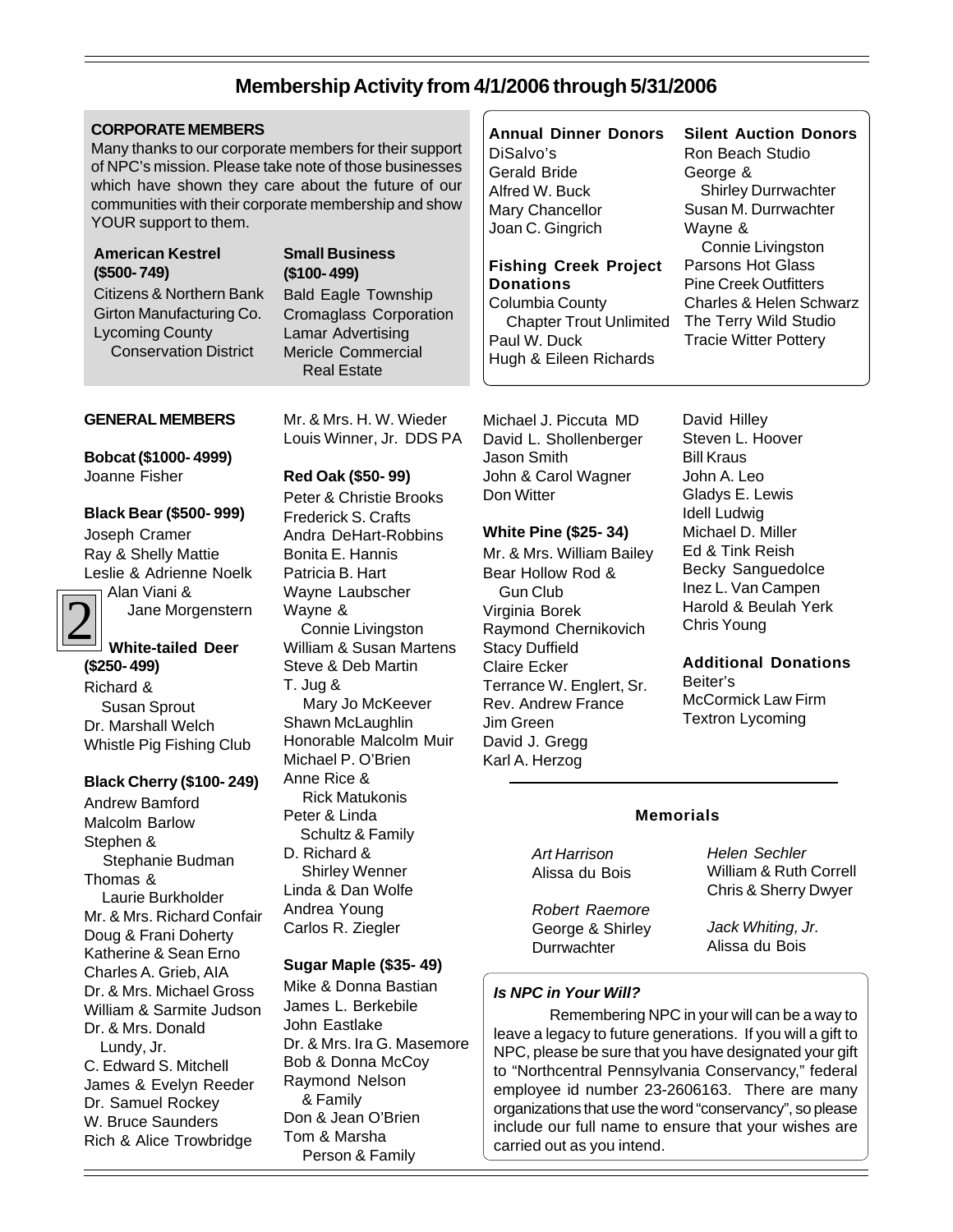# **Members Make NPC Successful**

NPC's members are the source of funding that allows us to work on land protection projects. Your membership dues and contributions pay for mileage, phone, electricity and all those other things NPC needs, but which aren't as glamorous as surveys and appraisals.

Your membership is also important because your support demonstrates that this region is committed to conserving a working, rural landscape and the waterways that flow through. This support is powerful when working with property owners, state agencies, and foundations. This year NPC is working to increase the number of people who recognize and support NPC.

**Yes, we** *know* **you're a NPC member…**and we are grateful for your support. However, a mailing you may soon be getting might make you wonder if NPC really does know you are one of us. In an effort to reach as many residents in northcentral Pennsylvania as we can, NPC determined it is important that we have direct mail contact with people who share the same feelings about land conservation as our members. The Nature Conservancy, that national organization which people sometimes confuse with our local conservancy, seemed like a great contact group.

 We have entered into an agreement with a direct mail contractor who has approval from The Nature Conservancy (TNC) to share their names and address lists. NPC will be sending letters to approximately 10,000 TNC members in September. The contractor does not give us access to the names and addresses ourselves; we need to give them direct contact with our mailing house, who must commit to destroying the list after they use it for our mailing.

If you are a member of The Nature Conservancy, you will probably receive a letter inviting you to join NPC. We know there are many TNC members in our area who are not acquainted with NPC. This is our opportunity to say – "hello, look at us, we're local, doing land conservation that directly affects the people living in northcentral Pennsylvania and you can help." If you get the letter, please understand we really do know you are already a faithful NPC member…but because we don't members from those we are looking to newly attract.

 Keep in mind that **NPC does not share our member mailing list.** However, if you have any questions about the use of our mailing list, please give the NPC office a call.  $\div$ 

# **Member-Get-a-Member Campaign**

We have held member-get-a-member campaigns in the past, but this year we are doing it differently. It is going to be a year-long



campaign, filled with giveaways and special promotions. When you receive a letter from NPC, whether it is a renewal reminder or a thank you for your donation, you will also receive two or three membership brochures. Write your name on those brochures and give them to family and friends, encouraging them to join. If they do join, then you and the person who joined will be entered into a monthly raffle drawing. The raffle winners (the new member, and the member who got them to join) will each receive a prize. Next May 2007 we will have (imaginary drum roll please!) the "Really Big Raffle Drawing"!

The Really Big Raffle Drawing will include several different raffle prizes, and ten people will walk away with something terrific. Good luck and thanks for spreading the word!  $\ddot{\bullet}$ 

# 3

# *CONFERENCE continued from page 1.*

strategies for protecting property from development. Other Friday seminars focused on transfer of development rights, fund raising, conflicts of interest, and land protection for beginners.

Topics at Saturday's workshops included conservation and sprawl, baseline documentation, transfer fees, open space referendums, stewardship, farmland preservation, forestry, and Pennsylvania's Natural Heritage Inventory. Charlie Schwarz, NPC's Land Protection Specialist, presented a PowerPoint discussion of NPC's Resource Conservation Module at the baseline documentation session. The Module is completed by NPC's Technical Committee for each protected property, becoming part of the permanent documentation needed to justify and, if necessary, defend a conservation easement.

get to see the mailing list we cannot weed out current volunteers attended the Conference. Each increased their NPC's staff members and several of our understanding of land protection techniques, and shared NPC's land protection process with individuals from other organizations.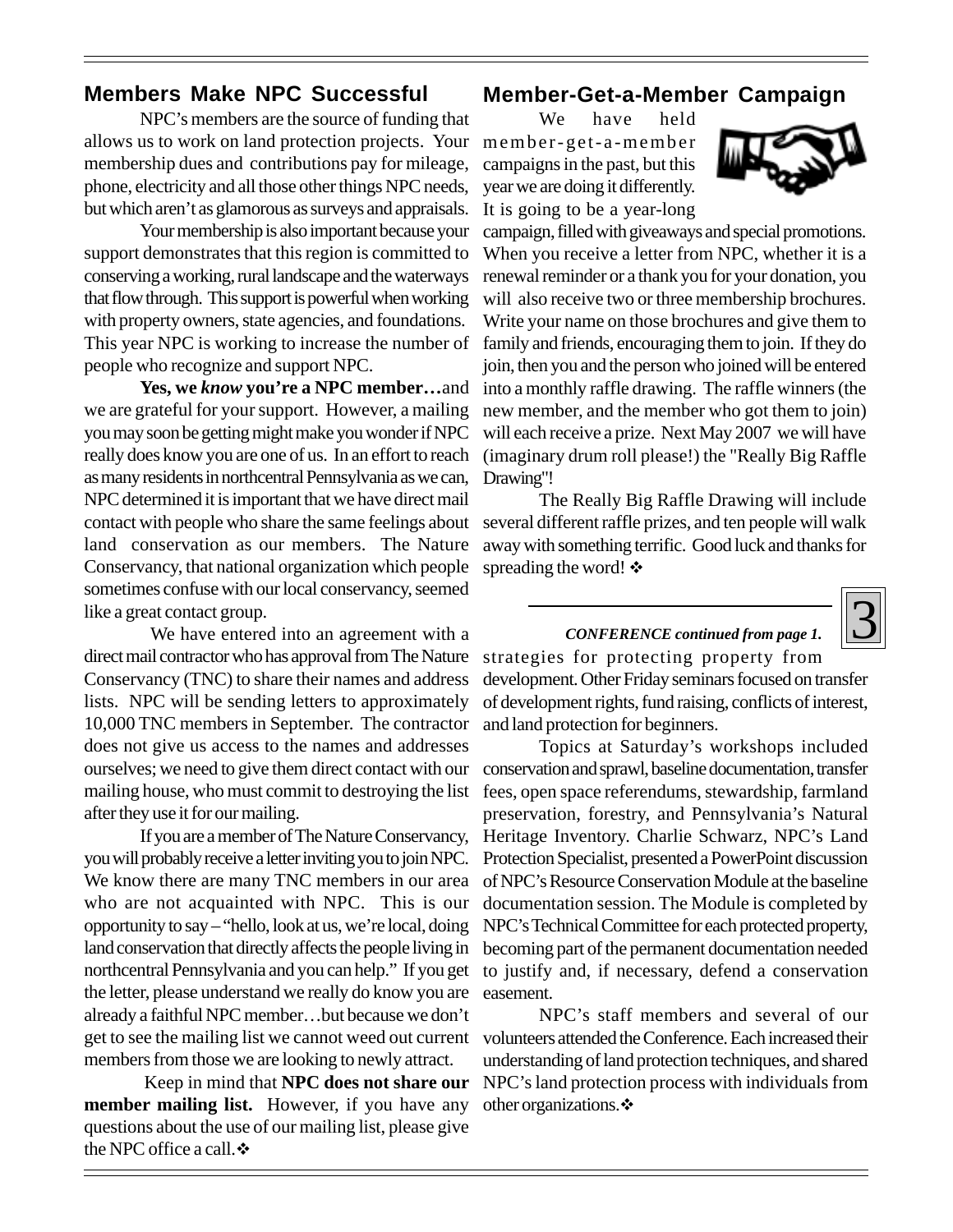… will be a lot easier since PPL donated Byers Island and five smaller islands, totaling 225 acres, to the Northcentral Pennsylvania Conservancy on April 21.

When PPL constructed the power plant at Shamokin Dam it also constructed a dam in the river. That dam provided cooling water to the power plant and spanned the river from the west bank to Byers Island and from the island to the east bank. In the process PPL acquired the islands, ending the long history of farming on Byers Island. Now the islands are tree-covered and provide habitat for a wide variety of river-associated wildlife.

With construction of the dam there was no safe way to travel down the river except by trespassing on the island or banks. NPC is currently working with the Susquehanna River Trail Association to develop a carry trail on the island to safely bypass the dam. This year's Susquehanna Sojourn (June 14 - 22) used the new carry trail on June 17 to complete the journey from Berwick to Safe Harbor Dam.



As with most land protection efforts, protection of Byers Island took some time. NPC's technical committee first looked at the islands in the spring of 2004 which led to much discussion with PPL as well as efforts to secure funding to cover NPC's costs. Even though in this case the islands were donated,

there are many expenses associated with protecting land – including appraisals, title searches, recording of deeds and staff time to name a few.

In the next few months, NPC will be transferring the islands to DCNR's Bureau of Forestry for inclusion in the state forest system. The islands will be permanently protected, providing habitat for wildlife and recreation for travelers on the river, fishermen and hunters. Creation of a camping spot for river travelers is contemplated – it would further enhance recreation on the river.

If you would like a close-up look at Byers Island, join NPC on August 20, 2006 when we travel the eight miles from Shamokin Dam to Port Trevorton in Canoe Susquehanna's big canoes. ❖



# **Down the Susquehanna by Canoe... Five Elected to Conservancy Board of Directors**

During the business portion of the Annual Dinner, Marc Lewis and Kim VanCampen were elected to a second, three year term. Steve Deitrick was elected to his first full, three year term. Mary Cosgrove and David Shipman were elected to their first, three year terms.

Marc Lewis lives in Sullivan County where he manages the sawmill at Dwight Lewis Lumber Company. In addition to his volunteer work with NPC, Marc is involved with the Loyalsock Creek Watershed Association, and helps construct log rafts for historic reenactments. He and his wife, Diane, have two children.

Kim VanCampen works for Susquehanna Health System in the Utilization Review Department. Kim has been a supporter of NPC for many years, and first became involved with NPC through her father, Dean Fisher, one of NPC's earliest Board members. Kim and her husband, Bill, are very active with the Billtown Blues Association. Additionally, Kim volunteers with Leadership Lycoming.

Steve Deitrick joined the Conservancy Board in January 2006 and immediately assumed responsibilities as our Treasurer. Steve is a CPA with Lori Moore & Associates in Montoursville, but also holds a bachelor's degree in forestry. Steve's accounting practice focuses on audit work, which includes review of non-profits such as NPC. Steve is a native of Williamsport and he and his wife, Terri, have two children.

Mary Cosgrove is a native and life-long resident of Sullivan County, where she has worked as a realtor since 1981. She recently sold her business, but remains as the broker of record, and continues to spend time at the office. Most significantly, Mary was involved in the early meetings that lead to the formation of NPC, and in recent years has volunteered her valuable time to help with the NPC events booth. She has five children and several grandchildren.

David Shipman is an attorney and partner with the law firm of Elion, Wayne, Grieco, Carlucci, Shipman and Irwin of Williamsport. Prior to his career as a private attorney, David was an Assistant U.S. Attorney in Harrisburg. David often volunteers his professional time and counsel to local and regional conservation issues. David has also been involved with local Little League. He and his wife, Pamela, volunteer extensively in our community in addition to raising two children.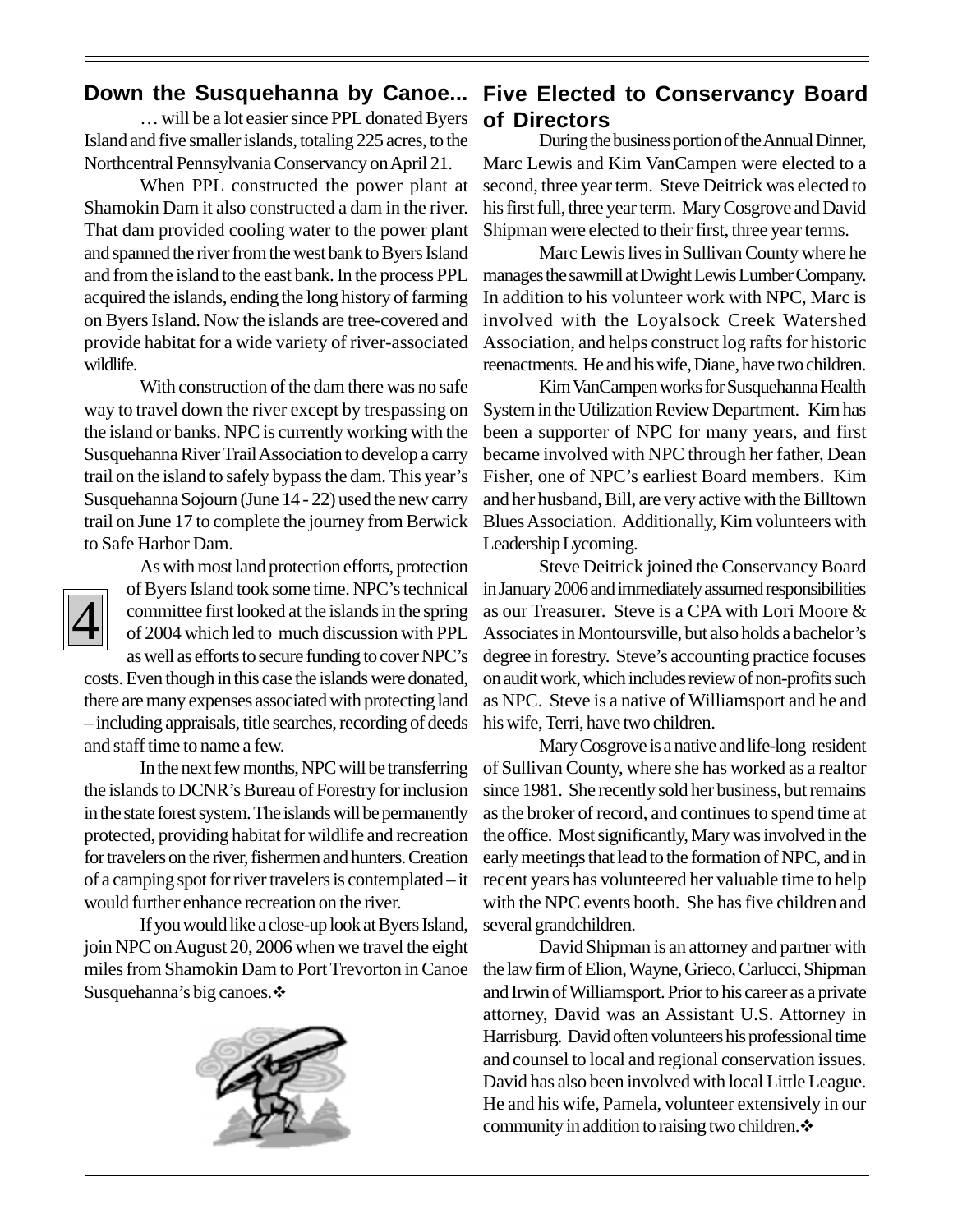# Susquehanna



# **What's Happening Silent Auction Nets \$1360 with the Greenway?**

 Implementation! The Greenway Strategic Action Plan identified 8 projects for early implementation that provide benefits including recreation enhancement, environmental stewardship, education, healthy

living, economic development and community revitalization. Of these projects, two are located on the West Branch of the Susquehanna; the Bakerton AMD Project and the Susquehanna RiverWalk.

The Bakerton AMD Project was completed this spring by the Cambria Co. Conservation District and the Bakerton Rod and Gun Club. They used a costeffective approach to remediate acid mine drainage (AMD), and created a public fishing area that will raise awareness about the implications of water quality on human health and wildlife, and serve as a replicable model for similar grassroots education and remediation efforts.

The Susquehanna RiverWalk will begin construction in early 2007, and is planned as part of the revitalization of the City of Williamsport. The RiverWalk will reconnect residents to the river, create a link into South Williamsport, and provide a hub for a larger regional trail system. For more information on these projects visit http://susquehannagreenway.org.

Over the next 6 months NPC will be leading efforts to reorganize the West Branch Regional Committee to develop and prioritize a comprehensive list of projects related to the river. If you have any ideas you would like to share, please contact NPC at events@npcweb.org or call 570-323-6222. ↔



NPC is fortunate to have creative members who contributed their special artistic endeavors to our Annual Dinner's Silent Auction. We also had member donations for outdoor activities and a celebrity package. Successful bidders brought in a total of \$1360. Bidding was robust and we are grateful for everyone's interest. The winners are listed below:

\**Ann Chase*: print of one of Ron Beach's latest paintings titled "Old Town," picturing a canoe on a lake as inspired by Eagles Mere.

\**Bill Worobec*: Terry Wild's photo print "Vine," taken of a downtown Williamsport building

\**Shirley Durrwachter*: three delightful pieces of stoneware pottery by Tracie Witter. Shirley looks forward to Tracie's pieces every year!

\**Kevin Drewencki*: Deb Parsons' beautifully crafted glass leaf-acorn on a sterling silver slide necklace with matching earrings; and a Cherry Candle Box made by Charlie Schwarz.

\**Cheryl Redmond*: sunrise bone pendant cut by Charlie Schwarz (she went home wearing it!)

\**John Hibbert*: a watercolor print entitled "Roadside Pickings II" donated by Connie and Wayne Livingston



\**Lisa Cramer*: "A Day of Fishing with George Durrwachter" See the photo on this page for a look at Lisa's success at fishing!

\**Andra Robbins*: "Pedal or Paddle" package from Pine Creek Outfitters – rafting for two or bike rentals for two on the Pine Creek Trail.

\**Wayne Livingston*: package of MSNBC and Imus items (including an autographed coffee mug) contributed by Susan Durrwachter

\**Barb Reeder*: "Susquehanna Heartlands" book donated by the Susquehanna River Basin Commission which contains stories and photos of NPC's 12-county area.

Without everyone's generosity and enthusiasm this event would not be possible. Thanks to all contributors, successful bidders and the other bidders who kept the dollars going higher. $\cdot$ 

*Lisa Cramer enjoying her "Day of fishing with George Durrwachter"—One of many fabulous items in this year's auction.*